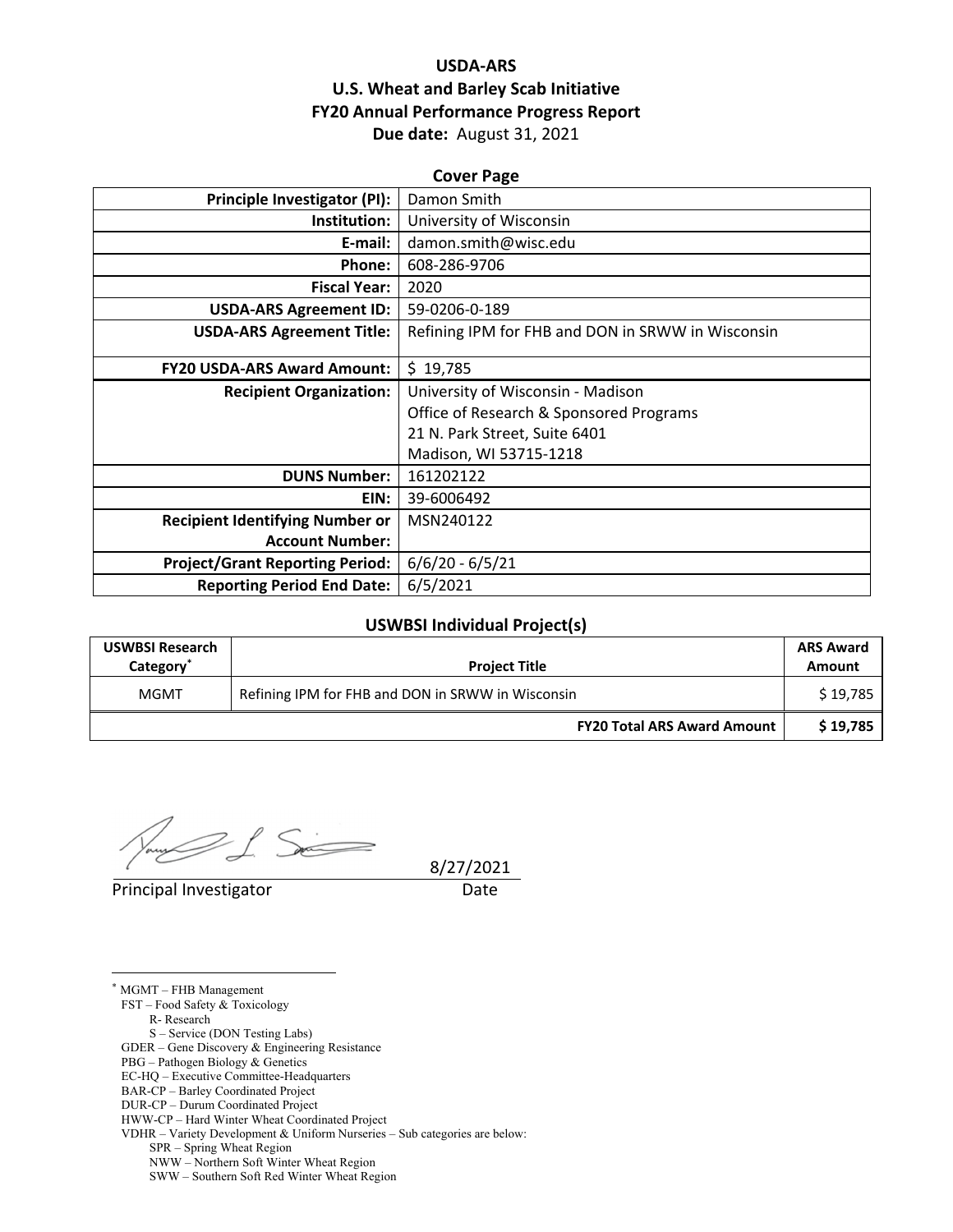## **Project 1:** *Refining IPM for FHB and DON in SRWW in Wisconsin*

#### **1. What are the major goals and objectives of the research project?**

**Overall Project Goal:** Develop integrated management strategies for FHB and mycotoxins specific to Wisconsin soft red winter wheat production.

#### **Objectives:**

- 1) Conduct the standard multi‐state MGMT‐CP Integrated management protocol involving new chemistries applied to various varieties;
- 2) Conduct a uniform fungicide trial in Wisconsin with a focus on Miravis Ace<sup>®</sup>;
- 3) Validate action thresholds for spraying fungicide based on the FHB Prediction center, for Wisconsin's unique climate.
- **2. What was accomplished under these goals or objectives?** *(For each major goal/objective, address these three items below.)*

#### **a) What were the major activities?**

The IM‐CP standard protocols were followed and implemented in Wisconsin on soft red winter wheat (SRWW). This included conducting the integrated management (IM) protocol, treating resistant and susceptible varieties with various fungicides at different application timings. We also conducted the uniform fungicide trial (UFT) to bolster multi‐state recommendations for efficacious fungicides. Finally, we conducted the coordinated scab prediction validation protocol using a susceptible variety in Wisconsin.

#### **b) What were the significant results?**

Results from the IM protocol revealed that the most significant reduction in FHB and DON is a result of planting a resistant variety (Harpoon). FHB could further be reduced by using fungicide. However, DON levels are usually very low on the resistant variety, thus, separation of treatments is often hard to see if we are just dealing with FHB and DON. However, in years where foliar disease are of concern, there is utility in applying fungicide at anthesis for both FHB and foliar disease control. We continue to see the best reductions in DON when Miravis Ace is applied 5 days after anthesis. This latter result is consistent with findings using Prosaro® or Caramba®. Results from the uniform fungicide trials also indicate that application of Miravis Ace at half‐head emergence is just two early. Reductions in DON levels were much better when this product was applied at anthesis, or 5‐days after anthesis, with the last application timing giving us the best reductions. This is also a great time to apply this fungicide to control foliar diseases that tend to come in during grain fill. These results have been consistent in Wisconsin now for several seasons. Prosaro and Caramba continue to perform well in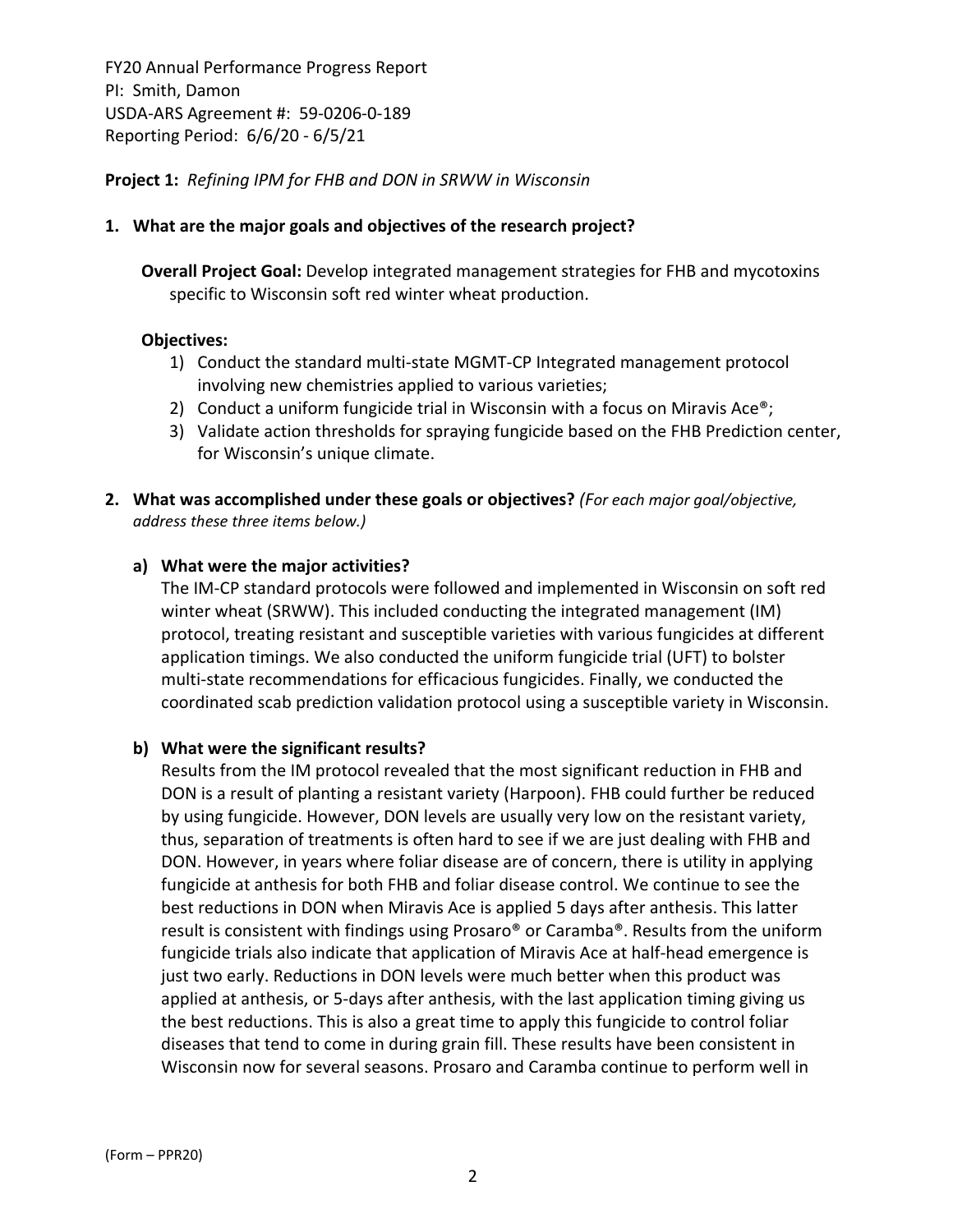> Wisconsin for reducing FHB and DON, as long as these products are applied at anthesis or 5 days after anthesis, with the higher rate of Prosaro performing quite well.

The scab prediction tool continues to fall short on accuracy in Wisconsin. We have experienced two years of heavy FHB in winter wheat. In 2019 the model never recommended a fungicide application on susceptible varieties in Wisconsin, with significant damage noted in the validation trials. In 2020, the model called for an application of fungicide, however pressure was low. We tend to have more years where the model is not accurate than when it is accurate. More work needs to be done to refine the scab advisor tool for unique environments like Wisconsin.

### **c) List key outcomes or other achievements.**

Key outcomes of this work have been improved recommendations for FHB management in Wisconsin. Prior to this work, we were recommending that farmers apply just the fungicides Prosaro and Caramba at Anthesis. Now we know that Miravis Ace is a viable option and can be applied at full head emergence or as late as 5 days after the start of anthesis. Combined with moderately resistant varieties, this strategy has proven to be an excellent recommendation for limiting DON accumulation in finished grain harvested in Wisconsin. Prosaro and Caramba continue to be proven fungicide options and our foray into using these options in two-spray programs has also demonstrated excellent reductions in DON. These results are encouraging farmers to revisit wheat in their rotations in Wisconsin, which improves overall pest and disease control.

# **3. Was this research impacted by the COVID‐19 pandemic (i.e. university shutdowns and/or restrictions, reduced or lack of support personnel, etc.)? If yes, please explain how this research was impacted or is continuing to be impacted.**

Yes, due to new limits on DON testing at the University of Minnesota, we had to grind and send samples to a private lab for DON analyses on certain aspects of this project. This led to increased expenditures that had to be leveraged from flexible funds.

#### **4. What opportunities for training and professional development has the project provided?**

While this project did not directly train a graduate student, several graduate students were involved in assisting technicians in implementing the trials. These graduate students obtained experience in experimental design and disease management strategies in wheat.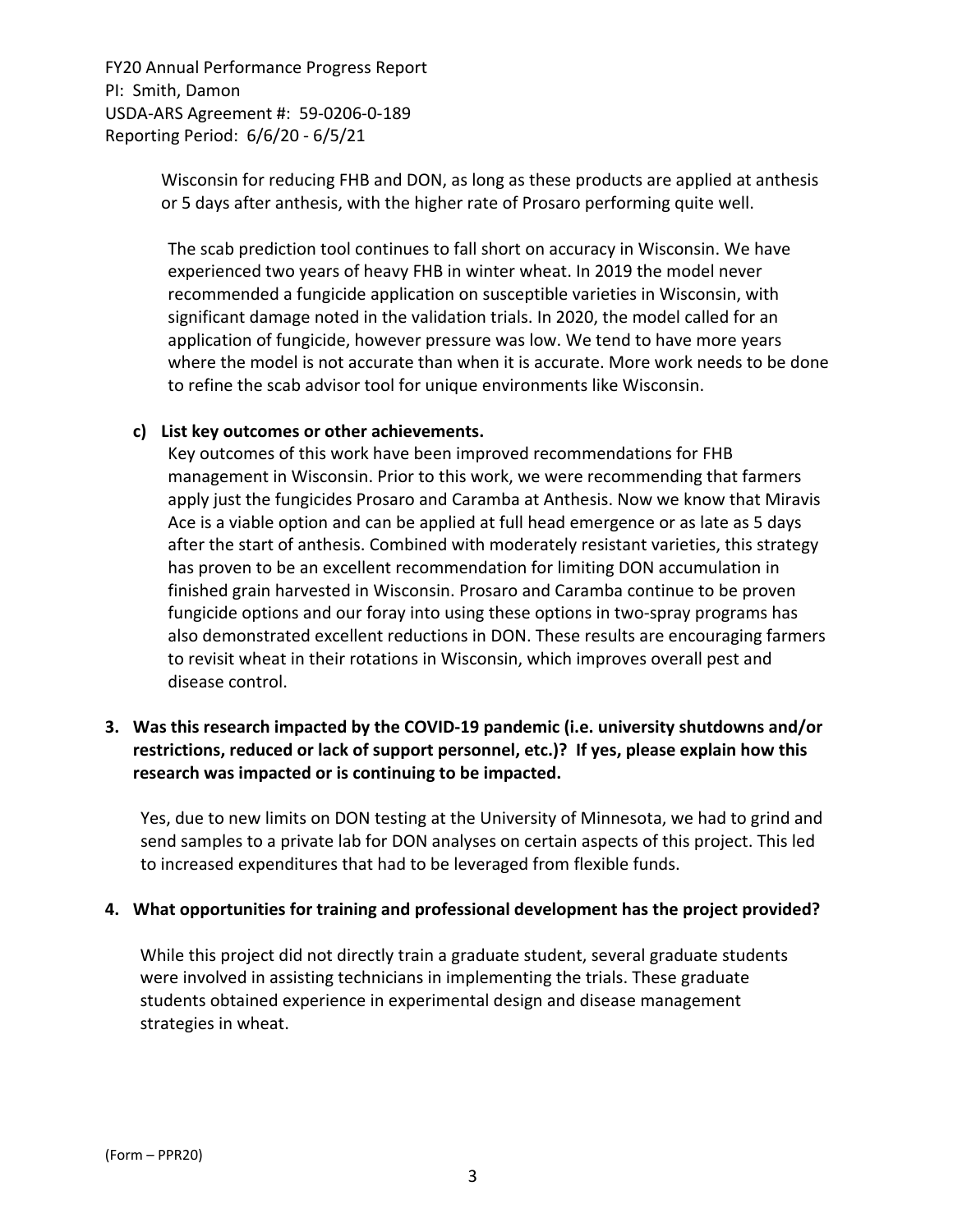## **5. How have the results been disseminated to communities of interest?**

Results obtained were disseminated to stakeholders using cooperative extension outlets. The University of Wisconsin Field Crops Pathology program maintains a website(s) (https://badgercropdoc.com) for data distribution. All pertinent results from these trials were posted in online portals. In addition, data were delivered to growers via annual cooperative extension Pest Management Update Meetings and Winter Agronomy meetings. All data were also supplied to the IM‐CP manager to be included in the multi‐ state analysis.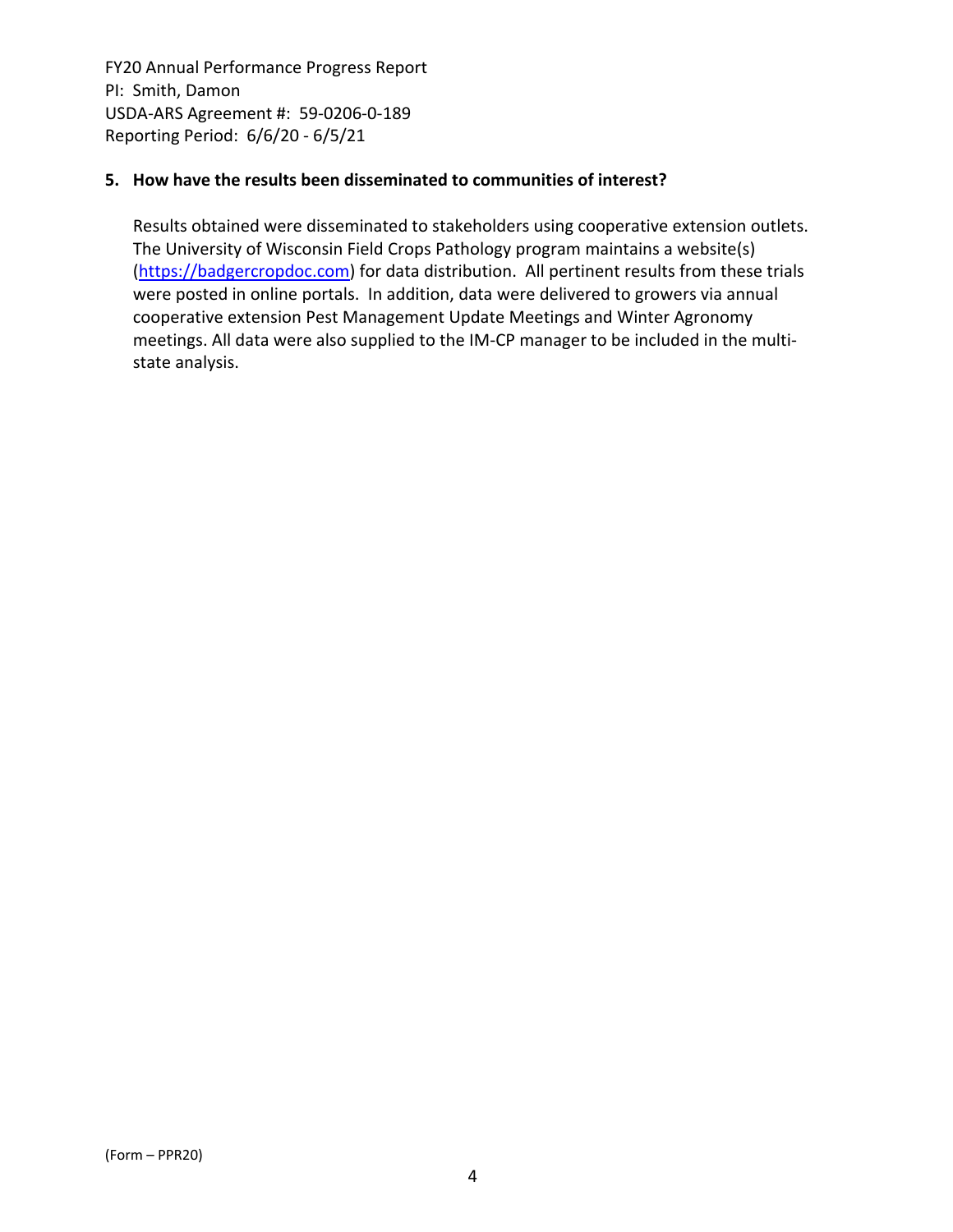# **Training of Next Generation Scientists**

**Instructions:** Please answer the following questions as it pertains to the FY20 award period (6/6/20 ‐ 6/5/21). The term "support" below includes any level of benefit to the student, ranging from full stipend plus tuition to the situation where the student's stipend was paid from other funds, but who learned how to rate scab in a misted nursery paid for by the USWBSI, and anything in between.

**1. Did any graduate students in your research program supported by funding from your USWBSI grant earn their MS degree during the FY20 award period?**

☐Yes ☐No ☒ Not Applicable **If yes, how many?** Click to enter number here.

**2. Did any graduate students in your research program supported by funding from your USWBSI grant earn their Ph.D. degree during the FY20 award period?**

☐Yes ☐No ☒ Not Applicable **If yes, how many?** Click to enter number here.

**3. Have any post docs who worked for you during the FY20 award period and were supported by funding from your USWBSI grant taken faculty positions with universities?**

☐Yes ☐No ☒ Not Applicable **If yes, how many?** Click to enter number here.

**4. Have any post docs who worked for you during the FY20 award period and were supported by funding from your USWBSI grant gone on to take positions with private ag‐related companies or federal agencies?**

 $\square$ Yes  $\square$ No  $\square$  Not Applicable **If yes, how many?** Click to enter number here.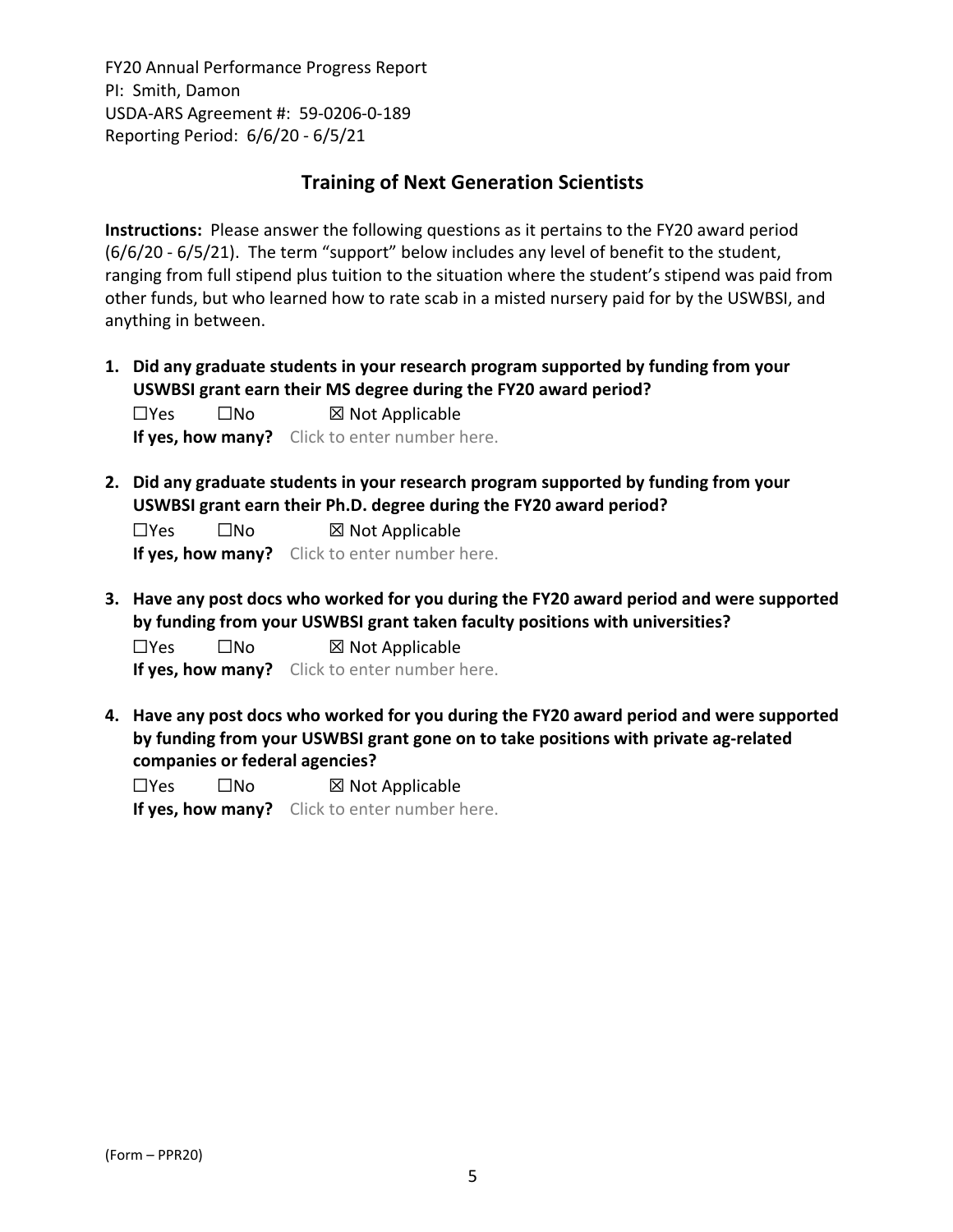# **Release of Germplasm/Cultivars**

**Instructions:** In the table below, list all germplasm and/or cultivars released with full or partial support through the USWBSI during the FY20 award period (6/6/20 - 6/5/21). All columns must be completed for each listed germplasm/cultivar. Use the key below the table for Grain Class abbreviations. 

| <b>Name of Germplasm/Cultivar</b> | <b>Grain Class</b>    | <b>FHB Resistance</b>                                  | <b>FHB</b><br><b>Rating</b><br>$(0-9)$ | Year<br><b>Released</b> |
|-----------------------------------|-----------------------|--------------------------------------------------------|----------------------------------------|-------------------------|
| N/A                               | Select Grain<br>Class | Select what represents<br>your most resistant<br>check | Enter as<br>$text 0-9$<br>rating       | Select Year             |
| Click here to enter text.         | Select Grain<br>Class | Select what represents<br>vour most resistant<br>check | Enter as<br>$text 0-9$<br>rating       | Select Year             |
| Click here to enter text.         | Select Grain<br>Class | Select what represents<br>your most resistant<br>check | Enter as<br>text 0-9<br>rating         | Select Year             |
| Click here to enter text.         | Select Grain<br>Class | Select what represents<br>your most resistant<br>check | Enter as<br>text 0-9<br>rating         | Select Year             |
| Click here to enter text.         | Select Grain<br>Class | Select what represents<br>your most resistant<br>check | Enter as<br>text 0-9<br>rating         | Select Year             |
| Click here to enter text.         | Select Grain<br>Class | Select what represents<br>your most resistant<br>check | Enter as<br>text 0-9<br>rating         | Select Year             |
| Click here to enter text.         | Select Grain<br>Class | Select what represents<br>your most resistant<br>check | Enter as<br>text 0-9<br>rating         | Select Year             |
| Click here to enter text.         | Select Grain<br>Class | Select what represents<br>your most resistant<br>check | Enter as<br>text 0-9<br>rating         | Select Year             |
| Click here to enter text.         | Select Grain<br>Class | Select what represents<br>your most resistant<br>check | Enter as<br>text 0-9<br>rating         | Select Year             |
| Click here to enter text.         | Select Grain<br>Class | Select what represents<br>vour most resistant<br>check | Enter as<br>$text 0-9$<br>rating       | Select Year             |
| Click here to enter text.         | Select Grain<br>Class | Select what represents<br>your most resistant<br>check | Enter as<br>text 0-9<br>rating         | Select Year             |
| Click here to enter text.         | Select Grain<br>Class | Select what represents<br>your most resistant<br>check | Enter as<br>text 0-9<br>rating         | Select Year             |
| Click here to enter text.         | Select Grain<br>Class | Select what represents<br>your most resistant<br>check | Enter as<br>text 0-9<br>rating         | Select Year             |
| Click here to enter text.         | Select Grain<br>Class | Select what represents<br>your most resistant<br>check | Enter as<br>text 0-9<br>rating         | Select Year             |

NOTE: Leave blank if you have nothing to report or if your grant did NOT include any VDHR-related projects.

**NOTE:** List the associated release notice or publication under the appropriate sub-section in the 'Publications' section of the FPR.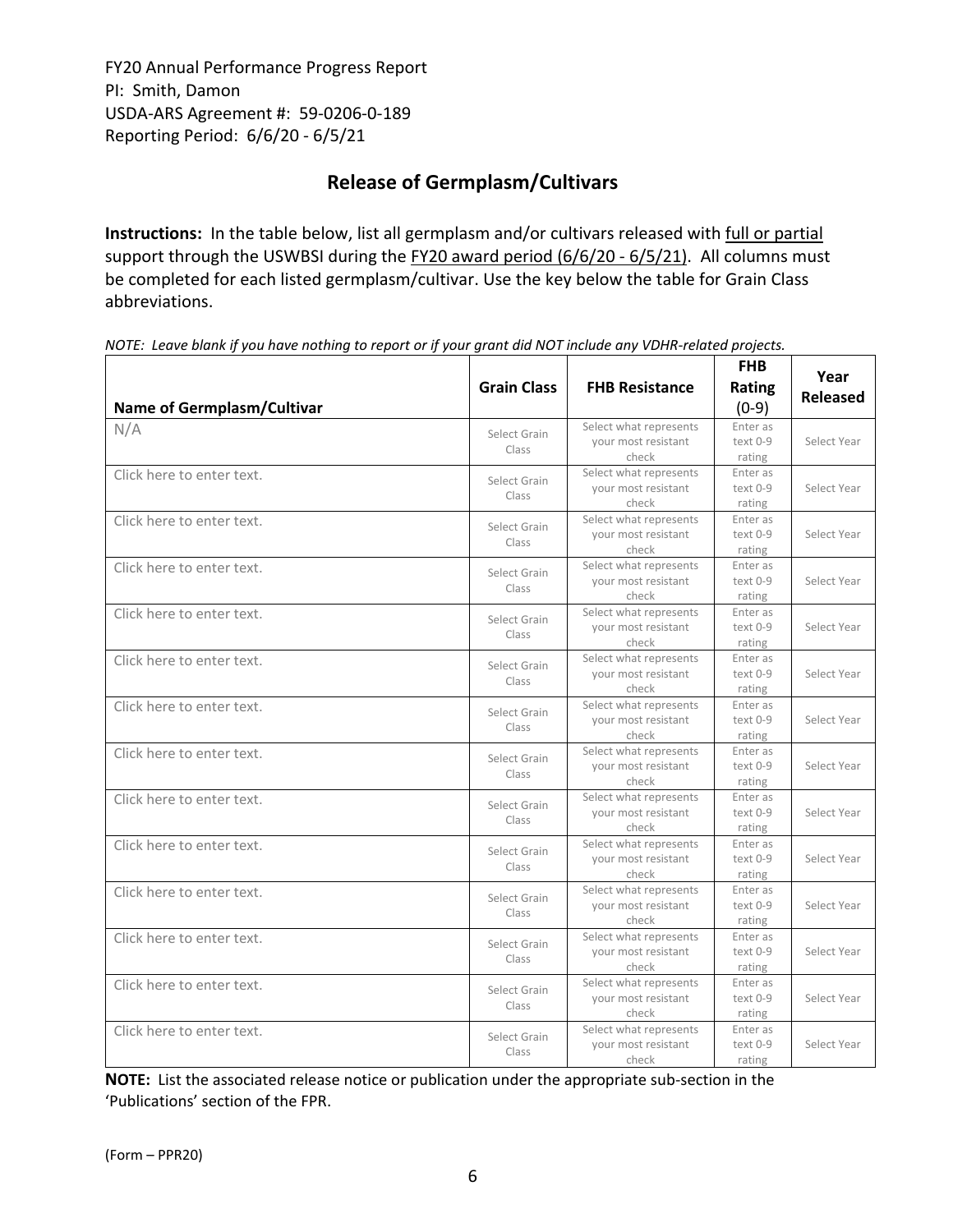# **Publications, Conference Papers, and Presentations**

**Instructions:** Refer to the PR\_Instructions for detailed more instructions for listing publications/presentations about your work that resulted from all of the projects included in the FY20 grant award. Only citations for publications published (submitted or accepted) or presentations presented during the **award period (6/6/20 ‐ 6/5/21**) should be included. If you did not publish/submit or present anything, state 'Nothing to Report' directly above the Journal publications section.

NOTE: Directly below each citation, you **must** indicate the Status (i.e. published, submitted, etc.) and whether acknowledgement of Federal support was indicated in the publication/ presentation. See example below for a poster presentation with an abstract:

Z.J. Winn, R. Acharya, J. Lyerly, G. Brown‐Guedira, C. Cowger, C. Griffey, J. Fitzgerald, R.E. Mason and J.P. Murphy. 2020. "Mapping of Fusarium Head Blight Resistance in NC13‐20076 Soft Red Winter Wheat." In: S. Canty, A. Hoffstetter, and R. Dill‐Macky (Eds.), *Proceedings of the 2020 National Fusarium Head Blight Forum (*p. 12.), Virtual; December 7‐11. Online: https://scabusa.org/pdfs/NFHBF20\_Proceedings.pdf. Status: Abstract Published and Poster Presented Acknowledgement of Federal Support: YES (Abstract and Poster)

#### **Journal publications.**

N/A

# **Books or other non‐periodical, one‐time publications.**

A Farmer's Guide to Wheat Diseases. 2020. Damon Smith, Kiersten Wise, Anna Freije, Adam Sisson, Albert Tenuta, Andrew Friskop, Emmanuel Byamukama, Juliet Marshall, Mary Burrows, and Daren Mueller (eds.). APS Press, St. Paul, MN. 149 pgs. Status: Book Published Acknowledgement of Federal Support: Yes USWBSI logo printed in book

# **Other publications, conference papers and presentations**.

*Peer‐reviewed Technical Report:*

Mueller, B. and **Smith, D.L.** 2020. Evaluation of foliar fungicides for control of Fusarium head blight of wheat in Wisconsin, 2019. Plant Disease Management Reports 14:CF007. Status: Published Acknowledgement of Federal Support: N/A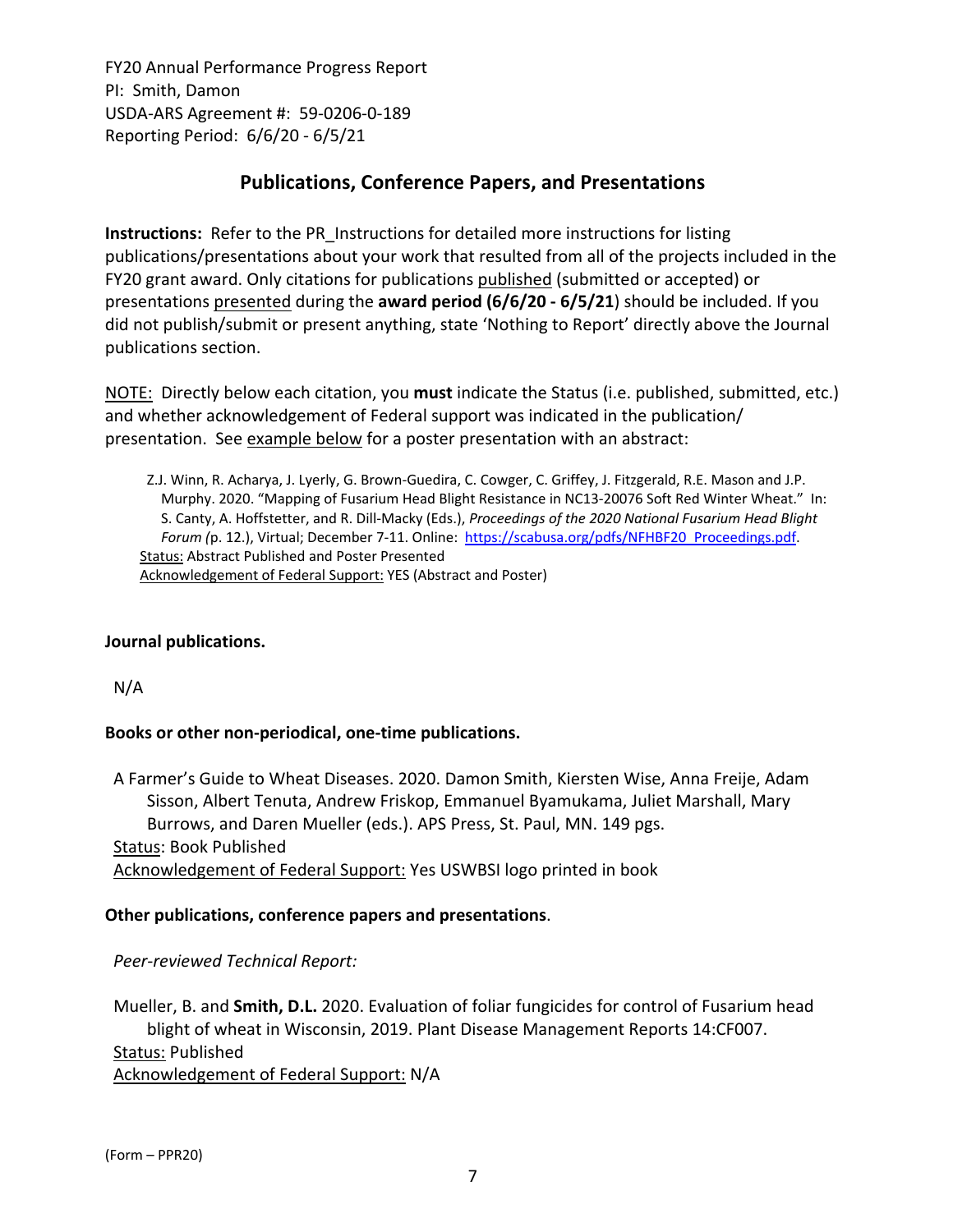*Extension Fact sheets:*

Zegler, C., Smith, D.H., Broeske, M., Gaska, J., Werle, R., Conley, S.P., **Smith, D.L.**, Jensen, B., and Laboski, C. 2020. Small grains in Wisconsin. University of Wisconsin‐Madison, Nutrient and Pest Management Program Publication. https://ipcm.wisc.edu/download/pubsGuides/SmallGrainsWI\_final.pdf. Status: Published

Acknowledgement of Federal Support: N/A

Kleczewski, N., Kaur, N., Bergstrom, G., Bradley, C., Chilvers, M., Collins, A., Cowger, C., DeWolf, E., Friskop, A., Koehler, A., Mehl, H., Paul, P., Salgado, J., Sisson, A., **Smith, D.L.**, Wise, K., and Young‐Kelly, H. 2020. Stagnospora nordorum leaf and glume blotch. Crop Protection Network Fact Sheet: CPN‐3003.

Status: Published Acknowledgement of Federal Support: N/A

Kleczewski, N., Bissonnette, K., Bradley, C., Chilvers, M., Collins, A., DeWolf, E., Friskop, A., Koehler, A., Mehl, H., Paul, P., Salgado, D., **Smith, D.L.,** Wise, K., Young‐Kelly, H. 2020. Stripe Rust of Wheat. Crop Protection Network Fact Sheet: CPN‐3004. Status: Published Acknowledgement of Federal Support: N/A

Conley, S., Roth, A, Gaska, J., Mueller, B., **Smith, D**. **2020**. *Wisconsin Winter Wheat Performance Tests*, University of Wisconsin‐Madison, Cooperative Extension (A3868). Status: Published Acknowledgement of Federal Support: N/A

*Newsletter Articles:*

**Smith, D.L.** and Mueller, B. 2020. Wisconsin winter wheat disease update – June 2, 2020. Wisconsin Crop Manager, https://ipcm.wisc.edu/blog/2020/06/wisconsin-winter-wheatdisease‐update‐june‐2‐2020/.

Status: Published Acknowledgement of Federal Support: N/A

**Smith, D.L.** and Mueller, B. 2020. Wisconsin winter wheat disease update – May 27, 2020. Wisconsin Crop Manager, https://ipcm.wisc.edu/blog/2020/05/wisconsin-winter-wheatdisease‐update‐may‐27‐2020/. Status: Published

Acknowledgement of Federal Support: N/A